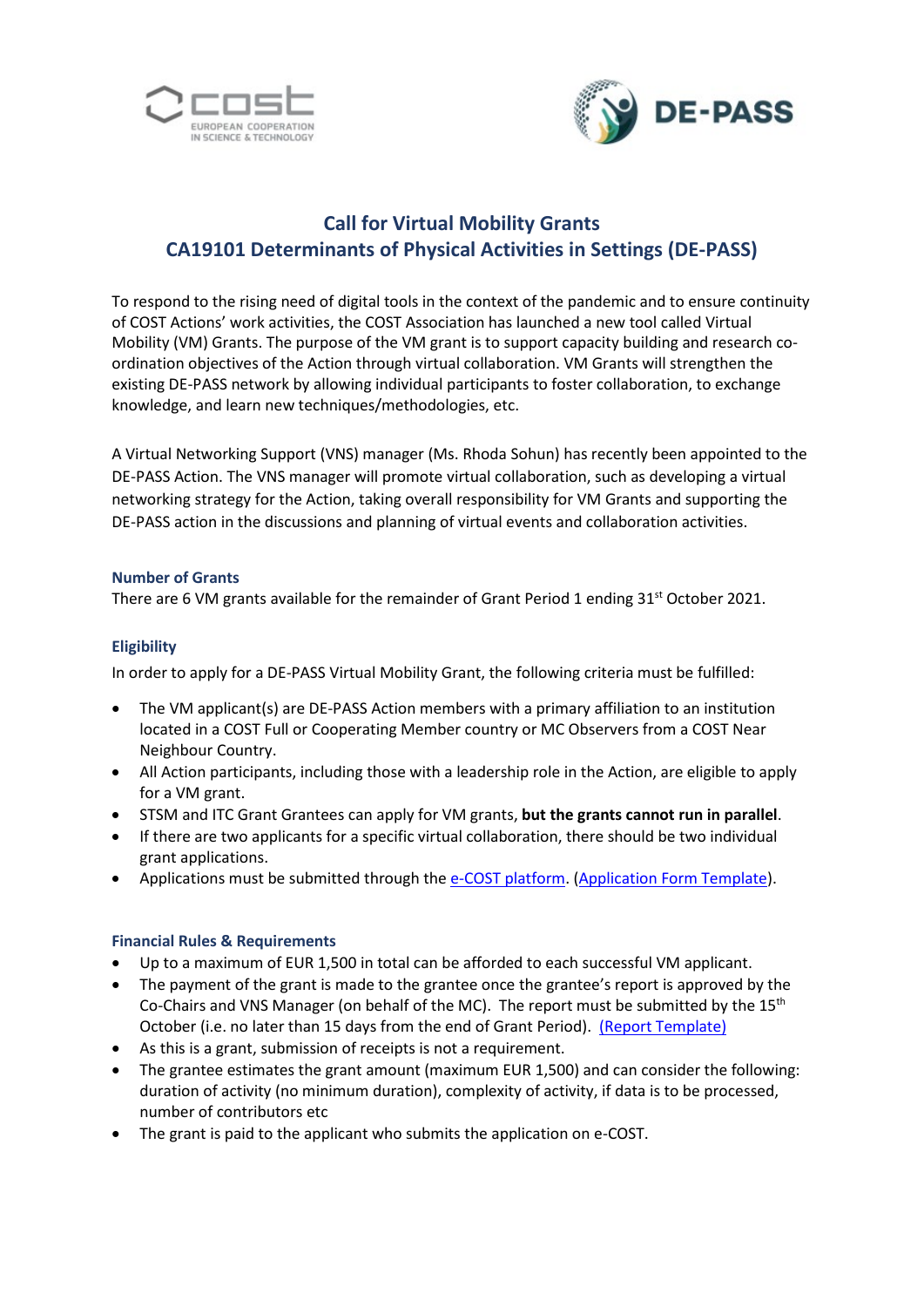#### **VM Grant Activity**

The format for VM Grants is flexible and applications should propose a specific activity or activities **that do not necessarily require in-person presence but are collaborative in nature (i.e. working with other DE-PASS Action participants)**. The VM Grant applications should contribute to the stated Research Coordination and Capacity Building objectives of DE-PASS (P5 DE-PASS MoU https://www.cost.eu/actions/CA19101/) and/or the stated WG (1-4) objectives or deliverables (See DE-PASS Website - [https://depass.eu\)](https://depass.eu/).

Suggested activities expected to be performed by the successful applicant, but not limited to, are to:

- Support the harmonisation and standardisation of methods and procedures within DE-PASS networking activities
- Collaborative virtual research related activities, or content preparation
- Coordination of science communication activities

Virtual tools/activities used should be appropriate to encourage interaction between DE-PASS members or to answer a specific question that would benefit the DE-PASS Action. E.g.

- Online events/discussions to increase participation and support collaboration activities and knowledge exchange, especially of ECI and International Inclusiveness Countries (ITCs)
- Surveys / Focus groups
- Virtual mentoring scheme to generate capacity building and new skills, particularly for ECIs researchers.

#### **Priority Areas**

Deliverables 2.3, 2.5 and 3.1 are a current priority focus for DE-PASS. Applicants should consider how a VM Grant could contribute towards achieving these deliverables. **VM grants are not limited to activities relating to only these deliverables and applications related to all aspects of DE-PASS are welcomed and encouraged.**

- **D2.3** Provide a new and updated EuropeaN Physical Activity Determinants (EN-PAD) consensus framework (Publication).
- **D2.5** Prepare Best Evidence Statement of high-quality research on the determinants of physical activity behaviours (PABs) (Publication).
- **D3.1** Provide a valid online PABs determinant profile measurement toolkit that optimally predicts PABs across the life course, socio-economic groups and in different countries and settings.
- In addition, we are interested in finding out about the experiences of Early Career Researchers in ITC and non-ITC countries and to find out how the DE-PASS Action can engage with them in a meaningful way.

#### **Evaluation of VM Grant Applications**

• The evaluation of the VM applications and selection of VM Grantees is performed by the DE-PASS Action's Co-Chairs and VNS Manager on behalf of the MC.